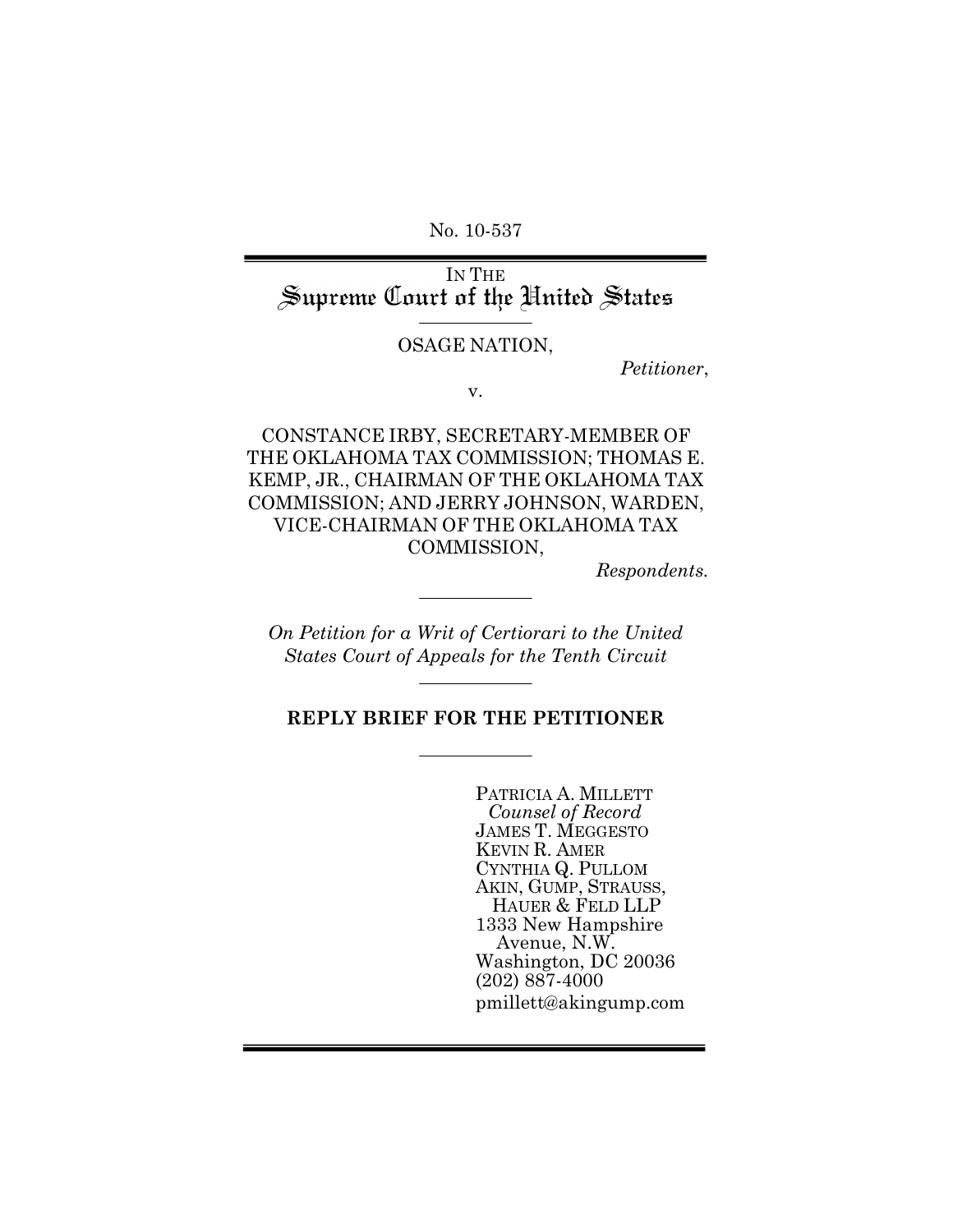# **TABLE OF CONTENTS**

| 1. The Circuits and State Supreme Courts Are In |
|-------------------------------------------------|
| 2. The Tenth Circuit Decision Is Wrong And      |
|                                                 |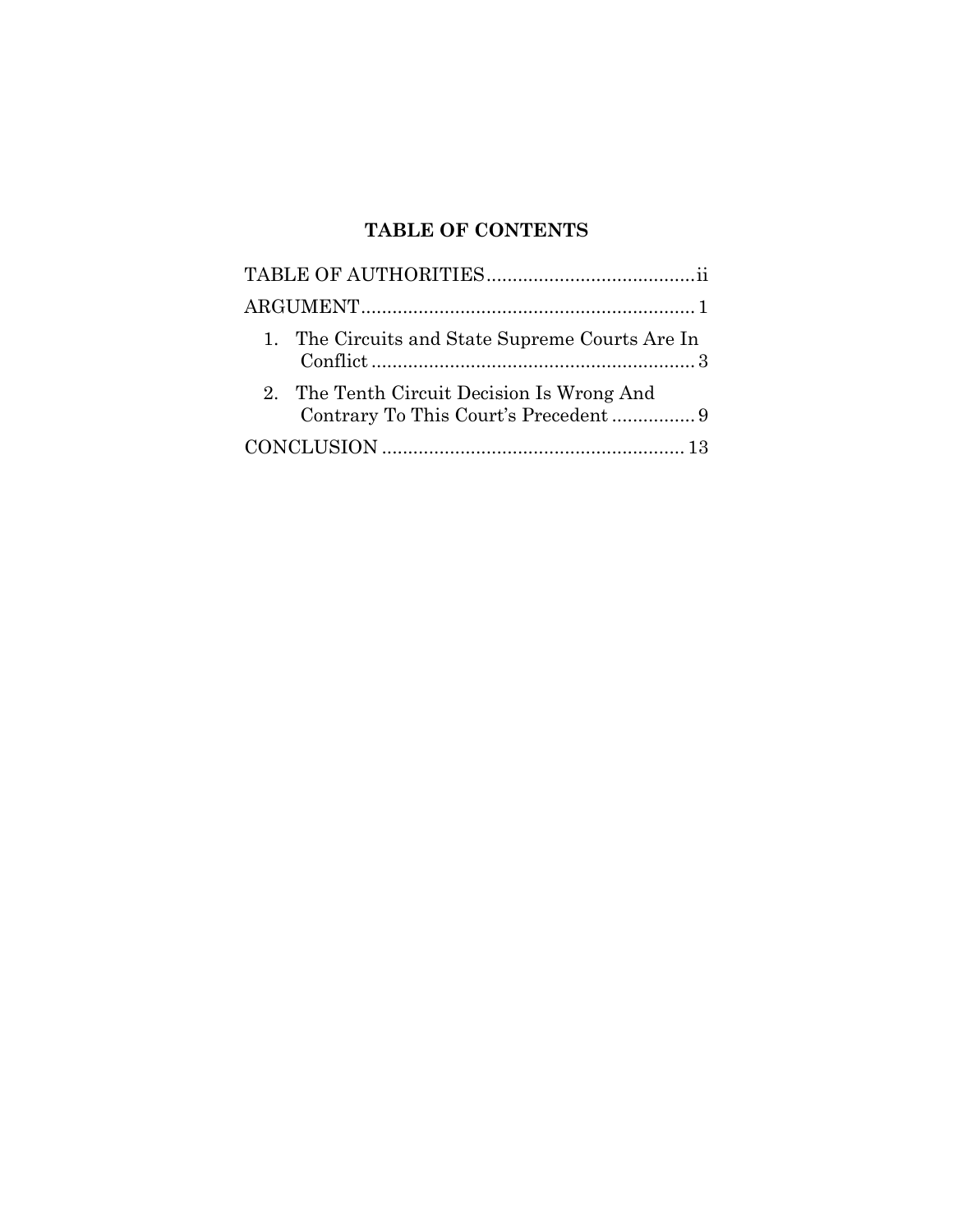## **TABLE OF AUTHORITIES**

## **Cases**

| vases                                             |
|---------------------------------------------------|
| Ardestani v. I.N.S.,                              |
|                                                   |
| Bruguier v. Class,                                |
|                                                   |
| Choteau v. Burnet,                                |
|                                                   |
| City of Sherrill v. Oneida Indian Nation of N.Y., |
|                                                   |
| County of Yakima v. Confederated Tribes and Bands |
| of Yakima Indian Nation,                          |
|                                                   |
| Leahy v. State Treasurer of Oklahoma,             |
|                                                   |
| Mattz v. Arnett,                                  |
|                                                   |
| Morrison v. National Austl. Bank Ltd.,            |
|                                                   |
| Oneida Indian Nation of N.Y. v. City of Sherrill, |
|                                                   |
| Seymour v. Superintendent of Washington State     |
| Penitentiary,                                     |
|                                                   |
| Solem v. Bartlett,                                |
|                                                   |
| South Dakota v. Yankton Sioux Tribe,              |
|                                                   |
| United States v. Celestine,                       |
|                                                   |
| United States v. Mason, 412 U.S. 391 (1973) 11    |
| United States v. Nordic Vill. Inc.,               |
|                                                   |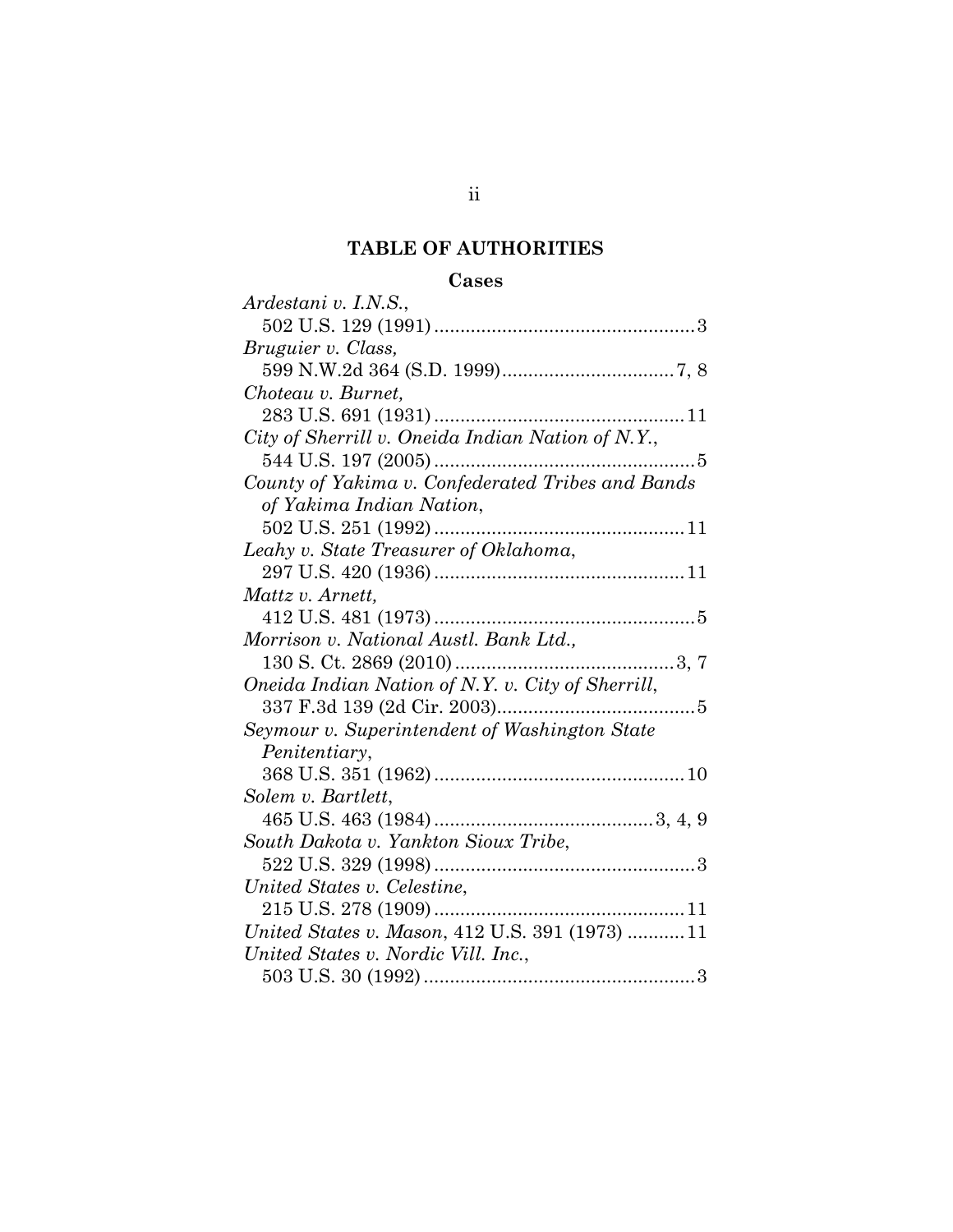### **Statutes**

| Oklahoma Enabling Act, Pub. L. 59-234, 34 Stat. 267 |  |  |
|-----------------------------------------------------|--|--|
|                                                     |  |  |

### **Other Authorities**

| Supporting Respondents, City of Sherrill v. Oneida          |
|-------------------------------------------------------------|
| <i>Indian Nation of N.Y.</i> , 544 U.S. 197 (2005) (No. 03- |
|                                                             |
|                                                             |
| York, 562 U.S. ___, 2011 WL 55360 (Jan. 10, 2011)           |
|                                                             |
|                                                             |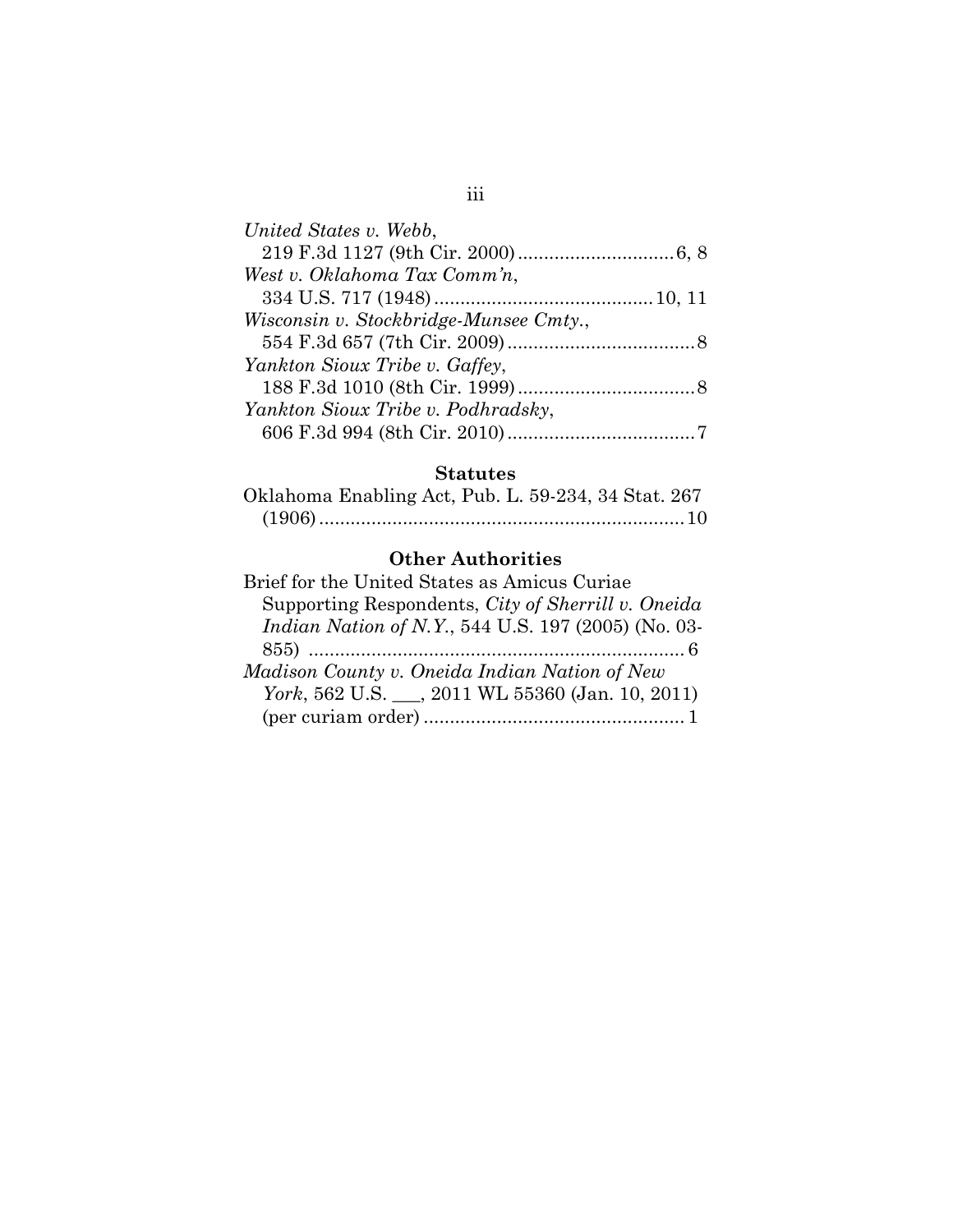#### **ARGUMENT**

Three months ago, this Court granted certiorari in *Madison County v. Oneida Indian Nation of New York*, No. 10-72 (cert. granted Oct. 12, 2010) to decide whether the Second Circuit properly analyzed the question of reservation disestablishment. But, on January 10, 2011, an intervening development caused this Court to vacate and remand that case without deciding the question. *Madison County v. Oneida Indian Nation of New York*, 562 U.S. \_\_\_, 2011 WL 55360 (Jan. 10, 2011) (per curiam order). This case now allows the Court to answer the important legal question posed by *Madison County*, while at the same time resolving an entrenched and expanding circuit and state-court conflict on the proper legal test for establishing congressional intent to disestablish a reservation.

The continuing need for this Court's review is underscored by the recent filing of multiple petitions for certiorari raising the disestablishment question and the lower-court conflicts in the governing law. *See Yellowbear v. Salzburg*, Pet. at i (second question presented), No. 10-7881 (filed Dec. 2, 2010); *Dauggard v. Yankton Sioux Tribe*, Pet. at i, No. 10- 929 (filed Jan. 18, 2011); *Southern Mo. Recycling & Waste Mgmt. Dist. v. Yankton Sioux Tribe*, Pet. at i, No. 10-931 (filed Jan. 18, 2011); *Hein v. Yankton Sioux Tribe*, Pet. at i, No. 10-932 (filed Jan. 18, 2011).

Respondents devote most of their opposition to arguing the merits. Opp. 1, 4-29, 34-35. But that simply begs the question presented of what the proper legal test for documenting congressional intent to disestablish is. That is the question on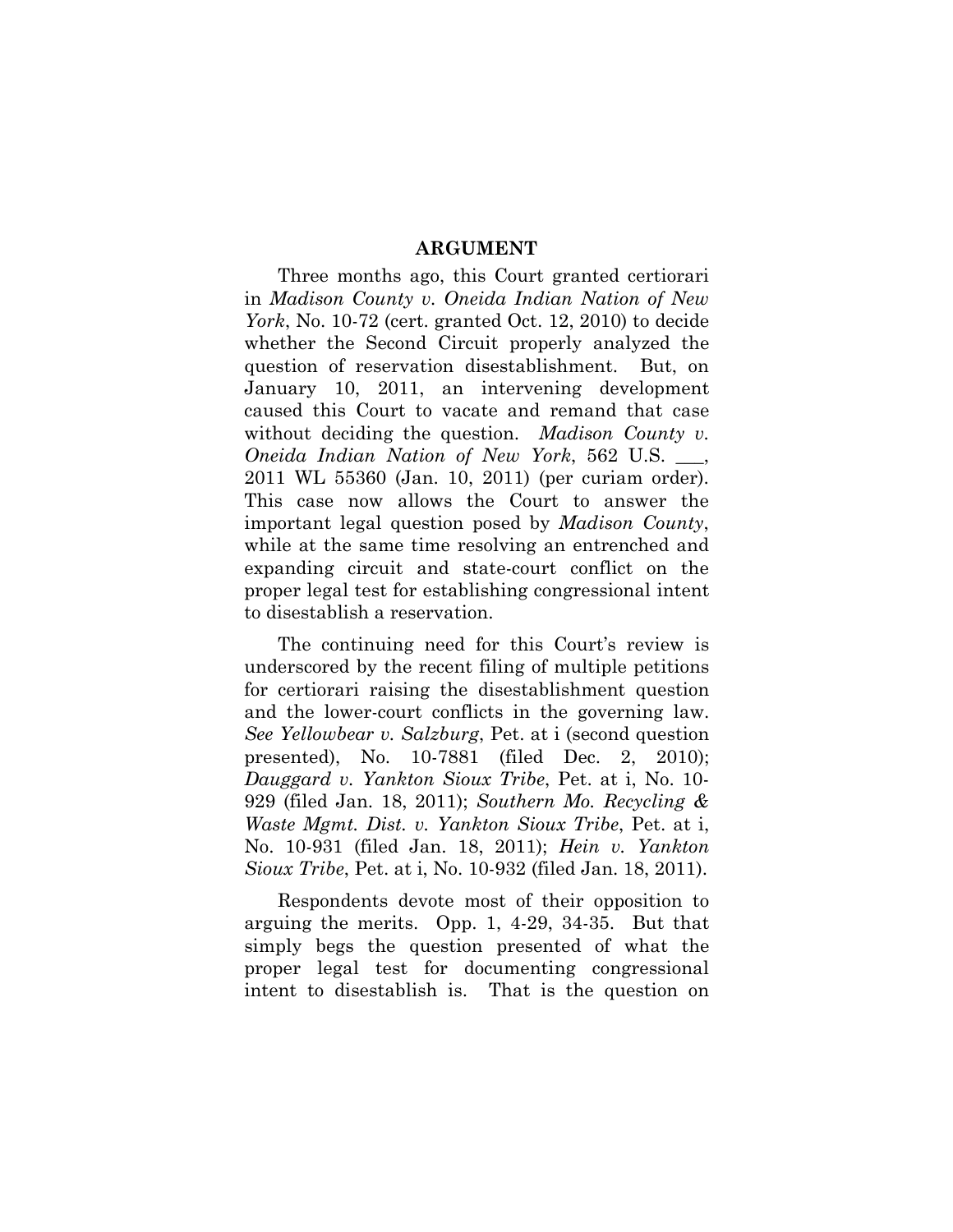which the circuits and state supreme courts are divided and for which this Court's intervention to harmonize the law is needed, just as much as it was in *Madison County*.

Respondents' merits argument, moreover, simply replicates the Tenth Circuit's approach of using post hoc and extra-legislative material to *create* an ambiguity in congressional intent where none exists in the statutory text or legislative record, and then to resolve that extra-statutory ambiguity against the tribe and against the repeatedly expressed views of the United States. Encapsulating the doctrinal problem presented, respondents cast aside the Executive Branch's expert views of the statute's meaning and legislative context as "unfounded and uninformed speculation" (Opp. 26), to be supplanted by the now-controlling views of academicians (Opp. 16, 24-25).

In any event, the question at this juncture is not whether the Tenth Circuit's (or the Seventh Circuit's and South Dakota Supreme Court's similar) test of congressional intent is correct. The question is whether there should be one test for disestablishment or a variety of them that change with circuit- and state-court boundaries. After all, the Second Circuit in the *Madison County* case, the Eighth and Ninth Circuits, and the Wyoming Supreme Court have employed a different legal test that affords primacy to the direction given by the Political Branches. Pet. 8-11. If those courts are wrong, then Madison County, the State of Wyoming, Charles Mix County, the State of South Dakota, and the other governmental and private entities affected by reservation determinations in those jurisdictions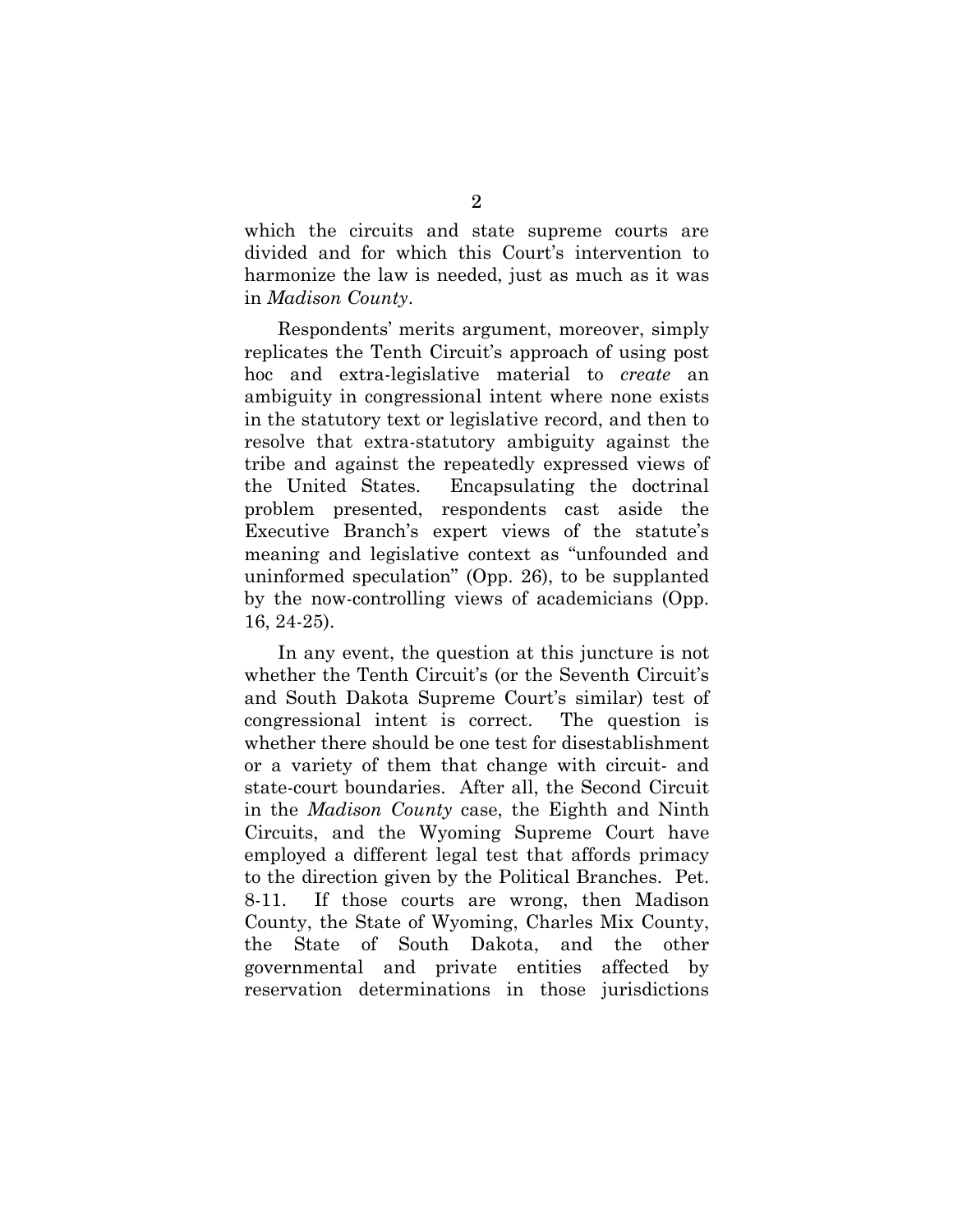need and deserve the same unified national standard that the Osage Nation seeks here.

#### **1. The Circuits and State Supreme Courts Are In Conflict.**

The general test for disestablishment is settled: "only Congress can divest a reservation of its land and diminish its boundaries." *Solem v. Bartlett*, 465 U.S. 463, 470, 478 (1984). Because the Constitution confides disestablishment to the Legislative Branch, courts must presume that reservations remain intact unless "Congress explicitly indicates otherwise" in a "clear statement" of its intent. *Ibid*.; *see South Dakota v. Yankton Sioux Tribe*, 522 U.S. 329, 343 (1998) (congressional direction must be "clear and plain").

Since this Court articulated that test in *Solem*, however, a conflict has arisen in the legal test employed by the courts of appeals and state courts to establish the requisite congressional clear statement. That is not surprising because the intervening years have witnessed significant clarification in the precedent governing "clear statement" rules in statutory construction and the primacy of statutory text. *See Morrison v. National Austl. Bank Ltd.*, 130 S. Ct. 2869, 2878, 2881 (2010) (rejecting decisions holding that, when a clear statement is required and the "Act is silent," "it was left to the court to 'discern'" congressional intent; instead, "congressional silence" means Congress has spoken against the proposition); *United States v. Nordic Vill. Inc.*, 503 U.S. 30, 37 (1992) ("If clarity does not exist" in statutory text, "it cannot be supplied by a committee report."); *Ardestani v. I.N.S.*, 502 U.S. 129,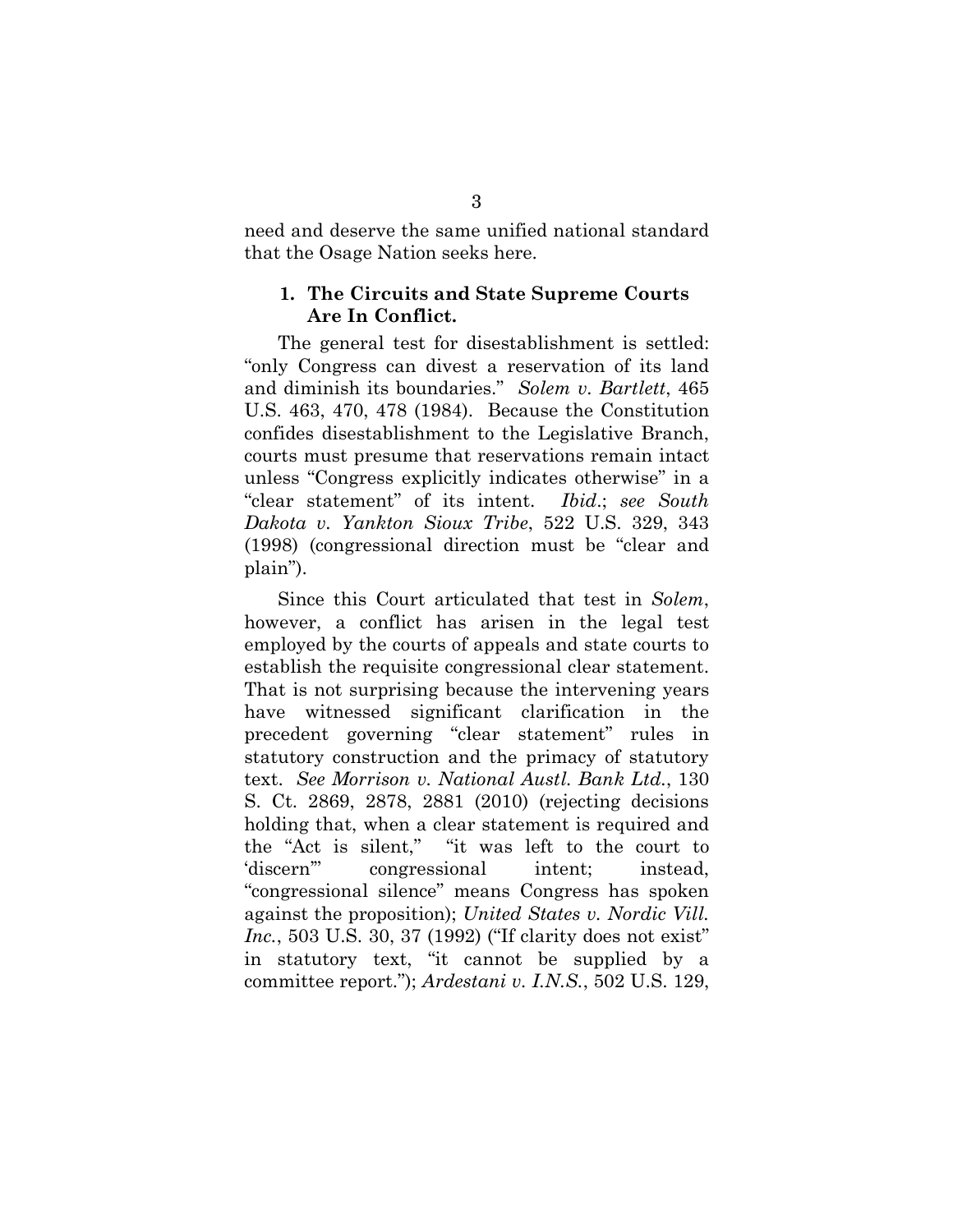137 (1991) (similar). The evolution in this Court's law thus makes the Court's intervention to reconcile conflicting approaches to the disestablishment "clear statement" rule even more imperative.

The fundamental problem with respondents' analysis is that it misunderstands the conflict. It is *not* over whether other sources, such as demographic statistics or historians, can ever be consulted to reinforce what statutory text indicates, but whether, under a congressional clear statement rule, such external indicia can *predominate* over statutory text and history.

Here, the Tenth Circuit straightforwardly acknowledged the complete absence of "express termination language" and that "the operative language of the statute does not unambiguously suggest diminishment or disestablishment of the Osage reservation." Pet. App. 14a. The court also confessed that the Osage Allotment Act contains three express indicia supporting continued reservation status: (i) authorization for the Secretary of Interior to set aside lands for tribal purposes; (ii) tribal members permitted to obtain allotments before the land was opened to non-Indians; and (iii) mineral resources reserved for the tribe as a whole. *Id*. at 13a-14a; *see Solem*, 465 U.S. at 474. Thus, the statutory text not only lacks explicit disestablishment direction, but in fact affirmatively "weigh[s] in favor of continued reservation status." Pet. App. 13a.

Nevertheless, the Tenth Circuit declared the Osage Reservation disestablished based on the statement of a single Osage member, not any Member of Congress. Indeed, no Member of Congress mentioned disestablishment. *See* Pet. 19; Pet. App.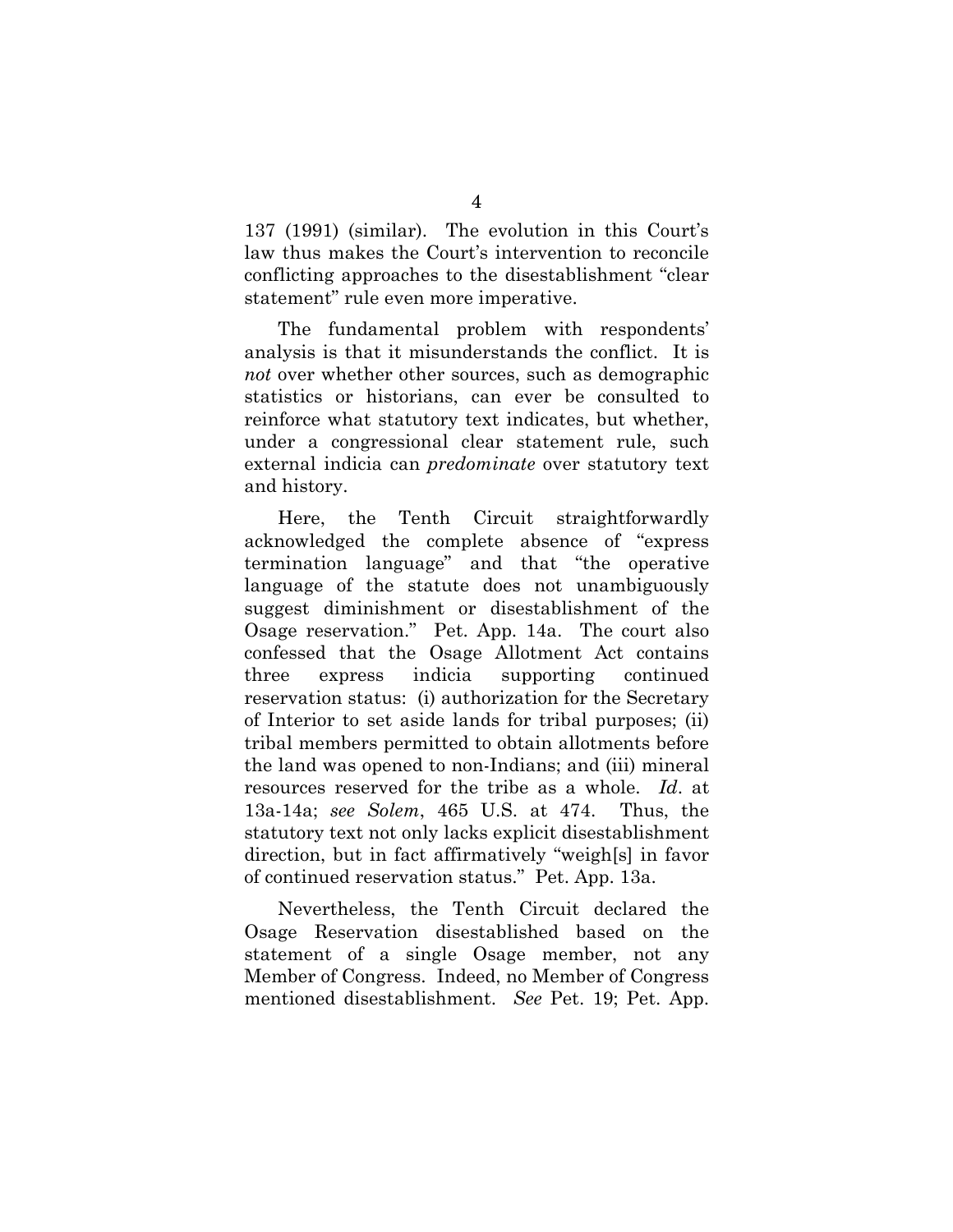15a-16a. The court also relied on historians' "treatises and articles in professional journals" that post-date the 1906 Act, Pet. App. 17a, while casting aside (Pet. App. 18a-19a) the longstanding views of the United States government embodied in statutory text, regulatory text, and agency action, *see* Pet. 22- 27. Finally, the court invoked demographic statistics post-dating the Osage Act by 16 to 94 years. Pet. App. 21a.[1](#page-8-0)

That is the problem. When the statutory text "weigh[s] in favor of continued reservation status," Pet. App. 13a, the law of the Second, Eighth, and Ninth Circuits and Wyoming Supreme Court is that such non-governmental and post hoc evidence cannot alone establish the required explicit congressional direction. Pet. 8-11.

The rule applied by the Second Circuit in *Oneida Indian Nation of New York v. City of Sherrill*, 337 F.3d 139 (2d Cir. 2003), *rev'd on other grounds*, 544 U.S. 197 (2005) – which this Court was to review in *Madison County* – is that, when there is an "absence of anything in the \* \* \* Treaty's text or legislative history supporting disestablishment," post hoc or non-legislative evidence could not "'unequivocally reveal' the intention necessary to demonstrate disestablishment." *Id.* at 162. Absent any evidence in the treaty's "text [or] the circumstances surrounding its enactment and implementation," the Second Circuit held that the reservation continued.

<u>.</u>

<span id="page-8-0"></span><sup>1</sup> The court mentioned Congress's general allotment process, but then admitted that "the Osage were excepted from [it]." Pet. App. 15a. In any event, allotment is "completely consistent with continued reservation status." *Mattz v. Arnett*, 412 U.S. 481, 496, 497 (1973).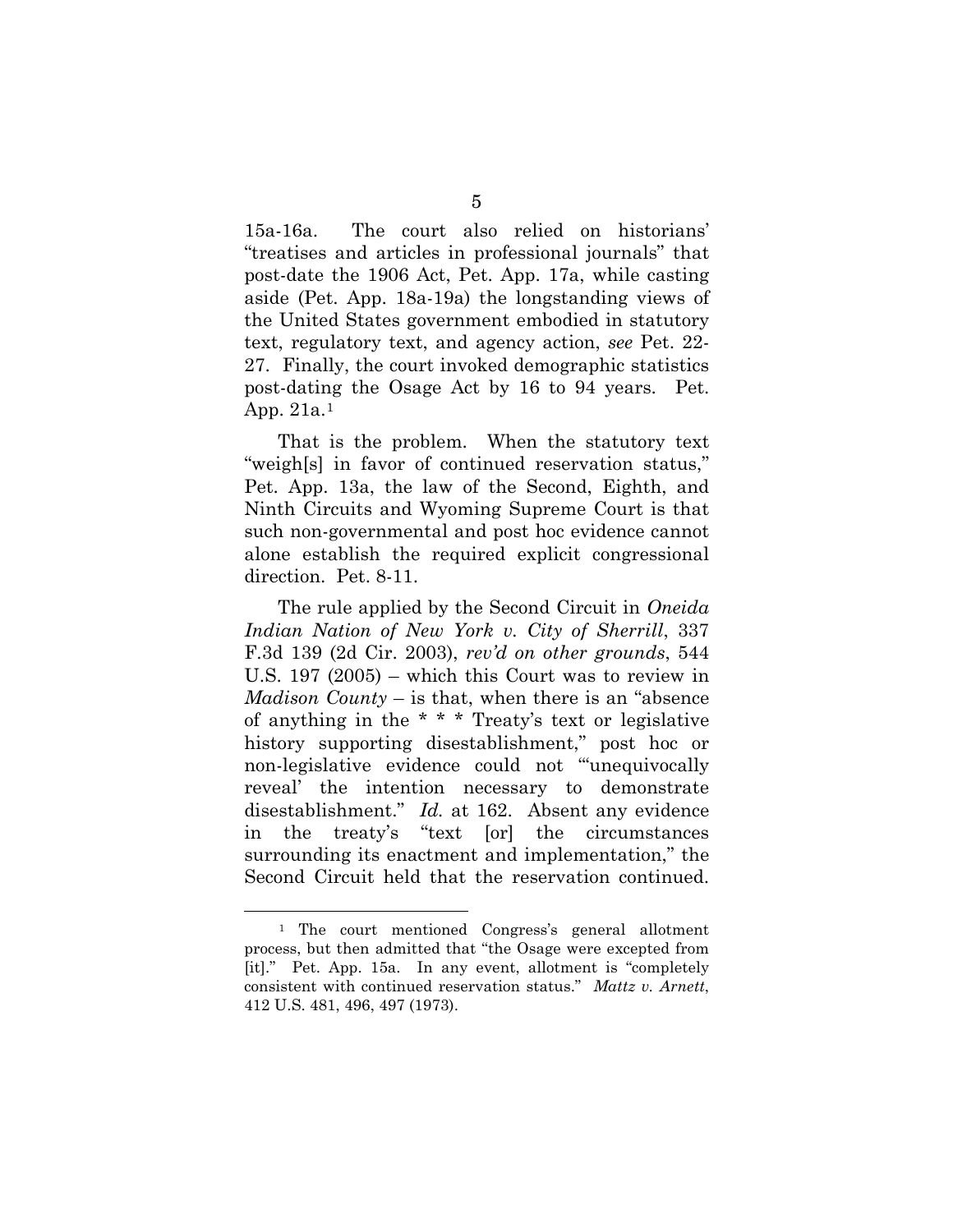*Id.* at 165. Indeed, respondents admit that the "subsequent treatment of the reservation" did not control in *Oneida* (Opp. 30). But subsequent treatment is all the Tenth Circuit relied on here, Pet. App. 20a-21a, beyond the single Osage member's inscrutable comment at a subcommittee hearing, Pet. 20, and an inapplicable general allotment policy.

The Second Circuit's position, moreover, conformed with the views of the United States. *See*  Brief for the United States as Amicus Curiae Supporting Respondents at 16-24, *City of Sherrill v. Oneida Indian Nation of N.Y.*, 544 U.S. 197 (2005) (No. 03-855).

Likewise, the Ninth Circuit in *United States v. Webb*, 219 F.3d 1127 (9th Cir. 2000), found it dispositive that (i) the statutory text contained "no mention of a change in reservation boundaries," *id.* at 1135; (ii) "no legislators mentioned or discussed the boundaries of the reservation or intimated that the boundaries would be changed by ratification of the 1893 Agreement," *id.* at 1136; and (iii) "from the initial 1855 Treaty to the present, the Bureau of Indian Affairs has provided services to the Nez Perce consistent with the existence of a reservation," *id*. at 1135, 1136.

Respondents' only answer is to say (Opp. 31) that *Webb* did not "mechanically" reject "evidence of contemporaneous understanding." That misses the point. The conflict concerns what contemporaneous evidence controls when the text favors or, at best, is silent about continued reservation status. While the Ninth Circuit in *Webb* recognized that "[t]he evidence is not unequivocal," it discounted the post hoc evidence on the ground that "events after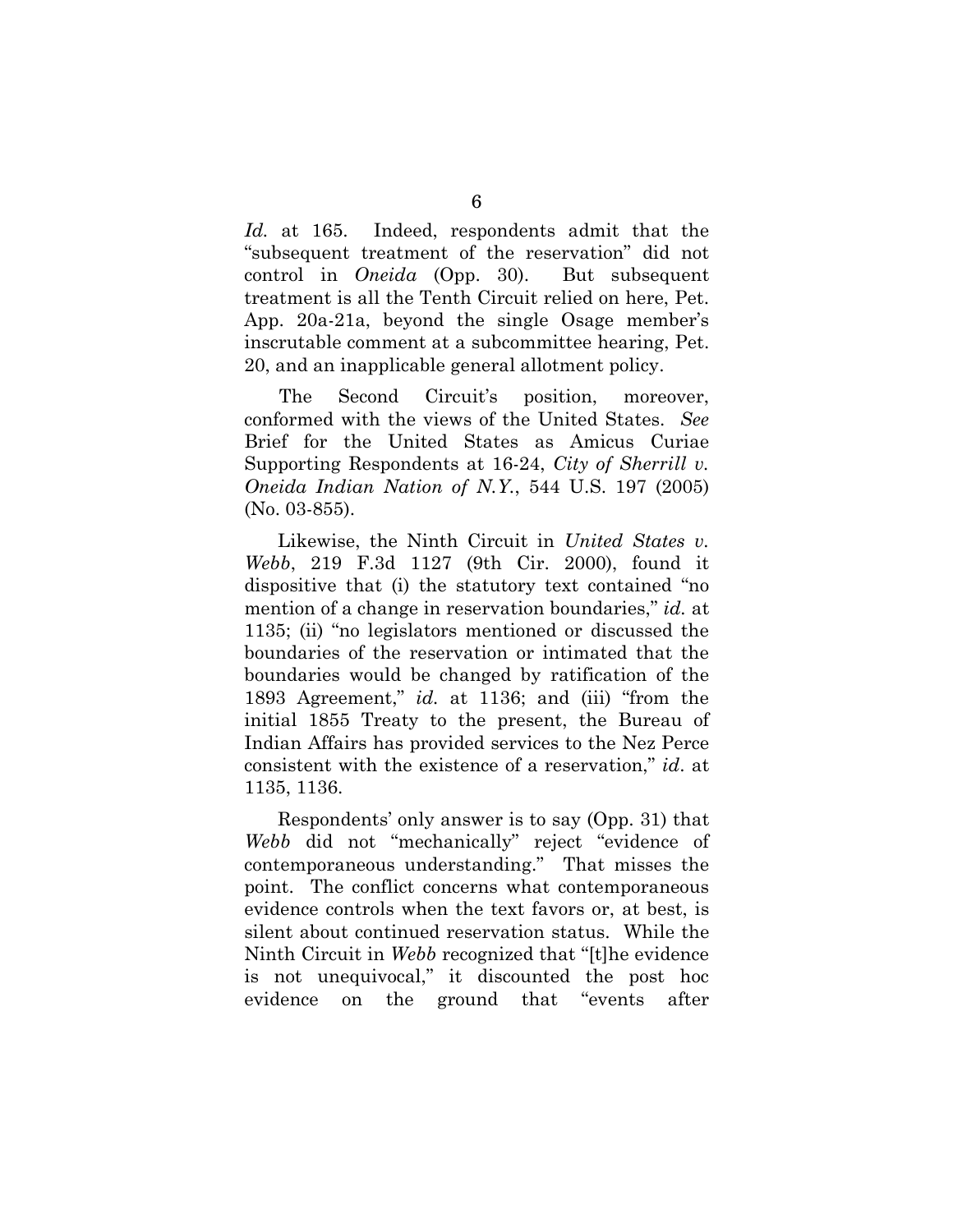ratification" comprise "the category deemed least probative by the Supreme Court." *Id.* at 1137 n.15. That approach is precisely the opposite of that taken by the Tenth Circuit here.

Likewise, the Eight Circuit's decision in *Yankton Sioux Tribe v. Podhradsky*, 606 F.3d 994 (8th Cir. 2010), is incompatible with the decision below. The Eighth Circuit confined its analysis of extra-textual sources to *congressional* documents that were contemporaneous with the legislation, *id.* at 1008- 1010, and even then only to corroborate what was already "reflect[ed]" in the statutory text, *id.* at 1009. "Having found no congressional intent in the 1894 Act to divest [the] lands of their reservation status," the court could "only conclude that they remain reservation to this day." *Id.* at 1010. The Tenth Circuit, by contrast, deemed congressional silence an invitation to engage in the same "judicialspeculation-made-law" that this Court held in *Morrison* cannot satisfy a congressional clearstatement requirement. 130 S. Ct. at 2881.

*Yankton Sioux*, moreover, underscores the widespread contradictions in the law of disestablishment because the Eighth Circuit's ruling preserving the Yankton Sioux Reservation directly conflicts with the decision of the South Dakota Supreme Court in *Bruguier v. Class*, 599 N.W.2d 364 (S.D. 1999), holding that it was disestablished. The difference in outcomes encapsulates the doctrinal fault line in the conflicting court decisions. While the Eighth Circuit accorded primacy to statutory text and direct records of congressional intent, the South Dakota Supreme Court held that same reservation was "effectively terminated," *id.* at 378, because that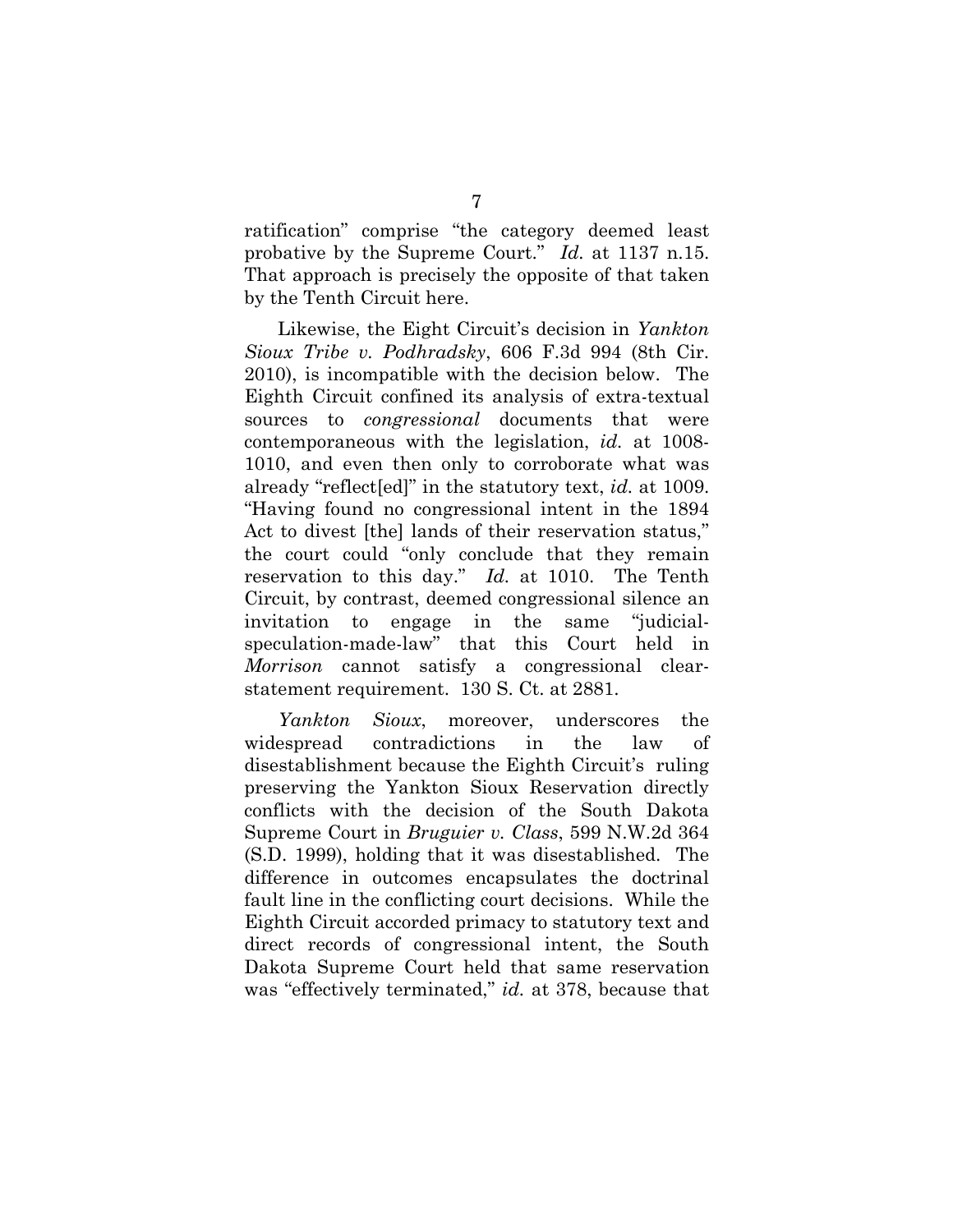court afforded "persuasive bearing" to a postlegislative "change in regional character," *id.* at 375, notwithstanding the "uncertain provisions" in the relevant statute and "inconsistencies" in the historical record, *id.* at 374.

Respondents' citation (Opp. 31) of *Yankton Sioux Tribe v. Gaffey*, 188 F.3d 1010 (8th Cir. 1999), confirms the problem. Again, the Eighth Circuit relied on the text and Senate Reports to hold that "the 1894 Act did not clearly disestablish the Yankton Sioux Reservation," and looked to postenactment sources only as "further evidence that the nonceded lands retained their reservation status," *id.* at 1028. Tellingly, the Eighth Circuit also relied upon the historical and contemporary views of the federal government– evidence that the Tenth Circuit held here is "too far removed" (Pet. App. 19a). *See*  188 F.3d at 1029 (the United States "continues to argue today[] that the Yankton Sioux reservation was not completely disestablished in 1894").

Finally, respondents make no effort (Opp. 33 n.22) to address the conflict created by the Seventh Circuit's decision in *Wisconsin v. Stockbridge-Munsee Community*, 554 F.3d 657 (7th Cir. 2009). *See* Pet. 11-12. Like the Tenth Circuit and the South Dakota Supreme Court, the Seventh Circuit rested its disestablishment inference on evidence originating "[i]n the aftermath of the act," even though that evidence indicated disestablishment only "for the most part." *Stockbridge-Munsee*, 554 F.3d at 665. *Contrast Webb*, 219 F.3d at 1137 n.15 ("Even if it were fully credited, the countervailing evidence at best creates an ambiguity which would have to be resolved in favor of the tribe.").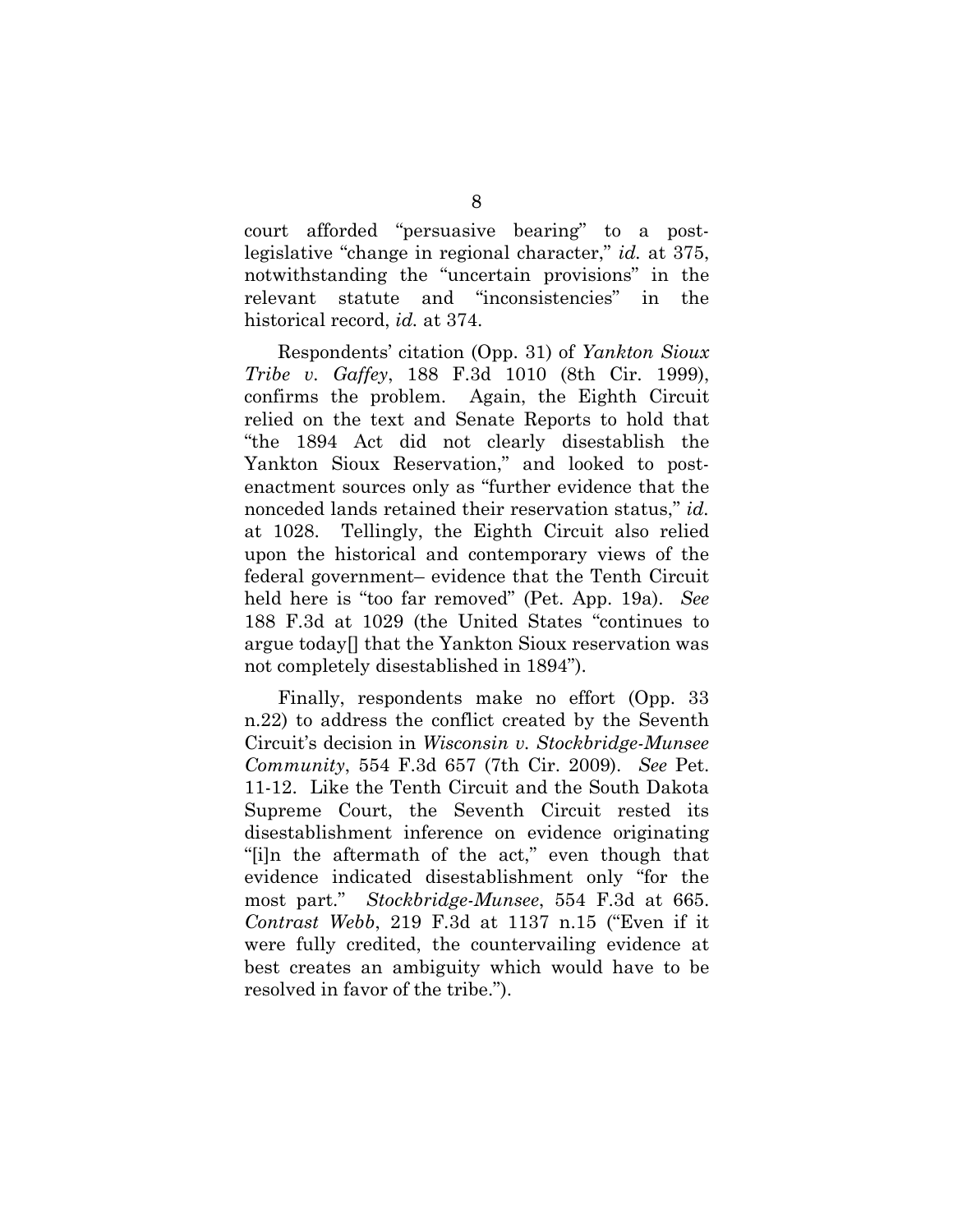In short, respondents' understandably abbreviated effort to downplay the conflict misses the central contradiction in the law. That is (i) whether, even when the statutory text and statutory indicia are silent about disestablishment (or weigh in its favor), courts can judicially infer a clear *congressional* direction from evidence like the statements of Mr. Black Dog, four "Historian[s]," and statistics from 1920 and 2000, Pet. App. 16a-18a, and (ii) whether the views of the United States could be discarded as "unfounded and uninformed speculation" (Opp. 26; *see* Pet. App. 18a-19a). That is not a mere "difference[] in the records." Opp. 33. It is a fundamental divergence in how courts enforce *Solem*'s demand for "explicit[]" congressional direction, 465 U.S. at 470, and the legal significance accorded statutory text and the views of the Political Branches. That question merited this Court's review three months ago in *Madison County, supra*, and does even more so today.

### **2. The Tenth Circuit Decision Is Wrong And Contrary To This Court's Precedent.**

Respondents' lengthy effort to defend the merits of their position is, alternatively, at war with the very decision they purport to defend, and a replication of the court of appeals' errors.

The respondents first argue (Opp. 8-16) that the statutory text commands disestablishment. The short answer is that even the Tenth Circuit disagrees. Pet. App. 13a-14a ("[N]either the Osage Allotment Act nor the Oklahoma Enabling Act contain express termination language," while the *Solem* factors "weigh[] in favor of continued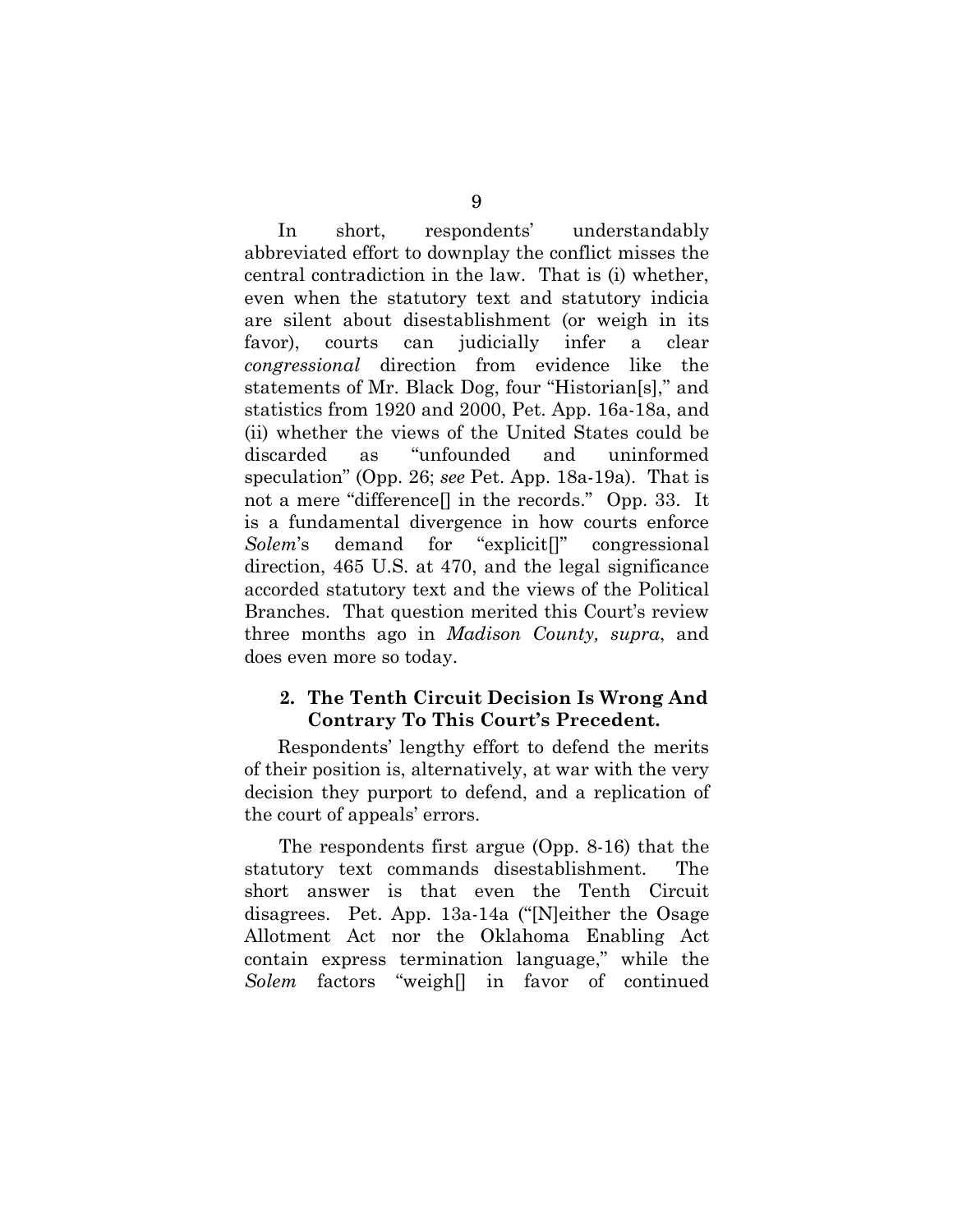reservation status."). Whether respondents agree or disagree, the problem presented to this Court is that the Tenth Circuit has now adopted a legal test for judicially inferring a clear congressional statement without regard to such text that conflicts with the law of other circuits and state courts.

Respondents are, in any event, wrong. Their unsupported assertion (Opp. 9) that the Osage Act reserved the tribal mineral estate for the benefit of individual tribal members, rather than for the Osage Nation, defies both text and precedent. *See* Osage Act § 2 (Pet. App. 63a) ("reserved to the use of the tribe"); *id.* § 3 (Pet. App. 66a) ("reserved to the Osage tribe"); *ibid.* ("royalties [are] to be paid to the Osage tribe"); *West v. Oklahoma Tax Comm'n*, 334 U.S. 717, 721 (1948) ("Section 3 of the Act stated that the minerals \* \* \* were to be reserved to the Osage Tribe.").

In addition, the fact that the Act permitted individuals to sell their allotted lands upon the issuance of certificates of competency (Opp. 11) proves petitioner's point. By making certificates of competency a prerequisite to sales, and by requiring federal approval before allottees could lease their property, Osage Act § 7 (Pet. App. 70a), Congress expressly maintained federal superintendence over the reservation lands.

Respondents' reliance on the Oklahoma Act (Opp. 14) fares no better. That legislation provided for the admission of Oklahoma to the Union, not the cession of tribal property. Nor does the statute's creation of a district coextensive with the Osage Reservation, Pub. L. 59-234 § 1, 34 Stat. 267, 268 (1906), indicate an intent to disestablish. *See Seymour v.*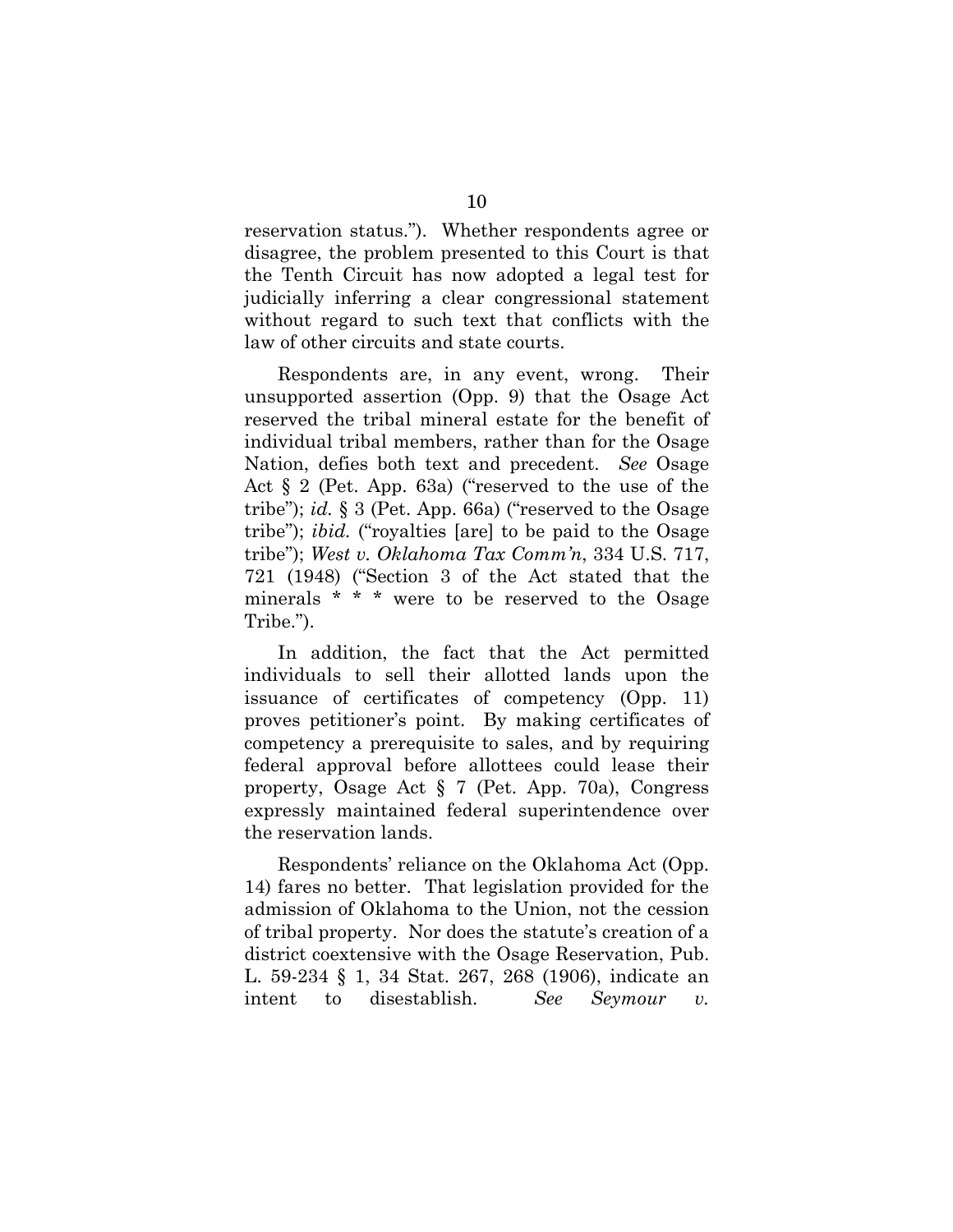*Superintendent of Washington State Penitentiary*, 368 U.S. 351, 358-359 (1962) (reservation continued even though land fell within townsite plot).

The Oklahoma Act's grant of rights associated with citizenship to Tribe members (Opp. 15-16) is equally consistent with continued reservation status. *See United States v. Celestine*, 215 U.S. 278, 289-290 (1909) ("[A]lthough made a citizen of the United States and of the state, it does not follow that the United States lost jurisdiction over him for offenses committed within the limits of the reservation.").

Finally, respondents' reliance (Opp. 1) on cases addressing the taxation of Osage members is misplaced. The results in *Leahy v. State Treasurer of Oklahoma*, 297 U.S. 420 (1936), and *Choteau v. Burnet*, 283 U.S. 691 (1931), were mandated by the Osage Act, which authorized taxation of allottees who received certificates of competency. No original allottees with certificates of competency are still living, and *Leahy* and *Choteau* are inapplicable to their descendents. *See County of Yakima v. Confederated Tribes and Bands of Yakima Indian Nation*, 502 U.S. 251, 262-263 (1992) (declining to extend the General Allotment Act's grant of *in personam* jurisdiction over original allottees to subsequent Indian owners). The Court in *United States v. Mason*, 412 U.S. 391 (1973), expressly did not decide the taxability of an Indian estate's under the Osage Act, but only whether the United States breached its fiduciary duties by paying such tax. *Id.* at 397. And the holding in *West* was specifically limited to the estate-tax context, which "rests upon a basis different from that underlying a property tax." 334 U.S. at 727.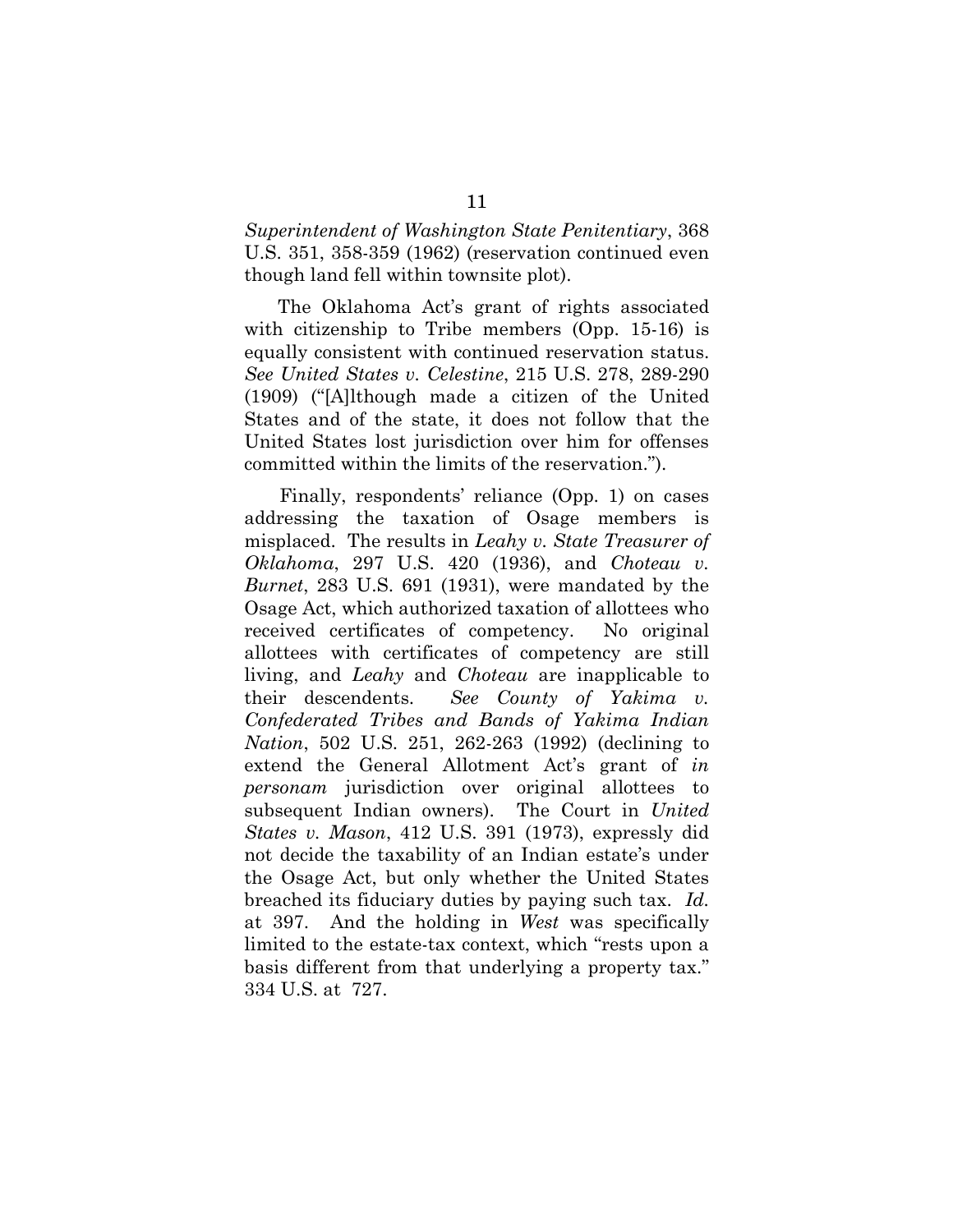Thus, rather than help their cause, respondents' arguments underscore the fundamental defects in the Tenth Circuit's analysis and the problems that arise when courts resort to judicial discernment and thirdparty indicia to establish "explicit" congressional intent. When the statutory text contains no statement, let alone a clear statement; when the statute's content weighs in favor of continued reservation status; and when no Member of Congress whispered disestablishment-connoting words, basic separation of powers principles require the courts to stop there in their hunt for explicit congressional direction, as the Second, Eighth, and Ninth Circuits, and Wyoming Supreme Court have done. The contrary approach of the Tenth and Seventh Circuits and South Dakota Supreme Court, under which judicial inference substitutes for legislative direction and displaces the views of the Executive Branch, should be rejected.